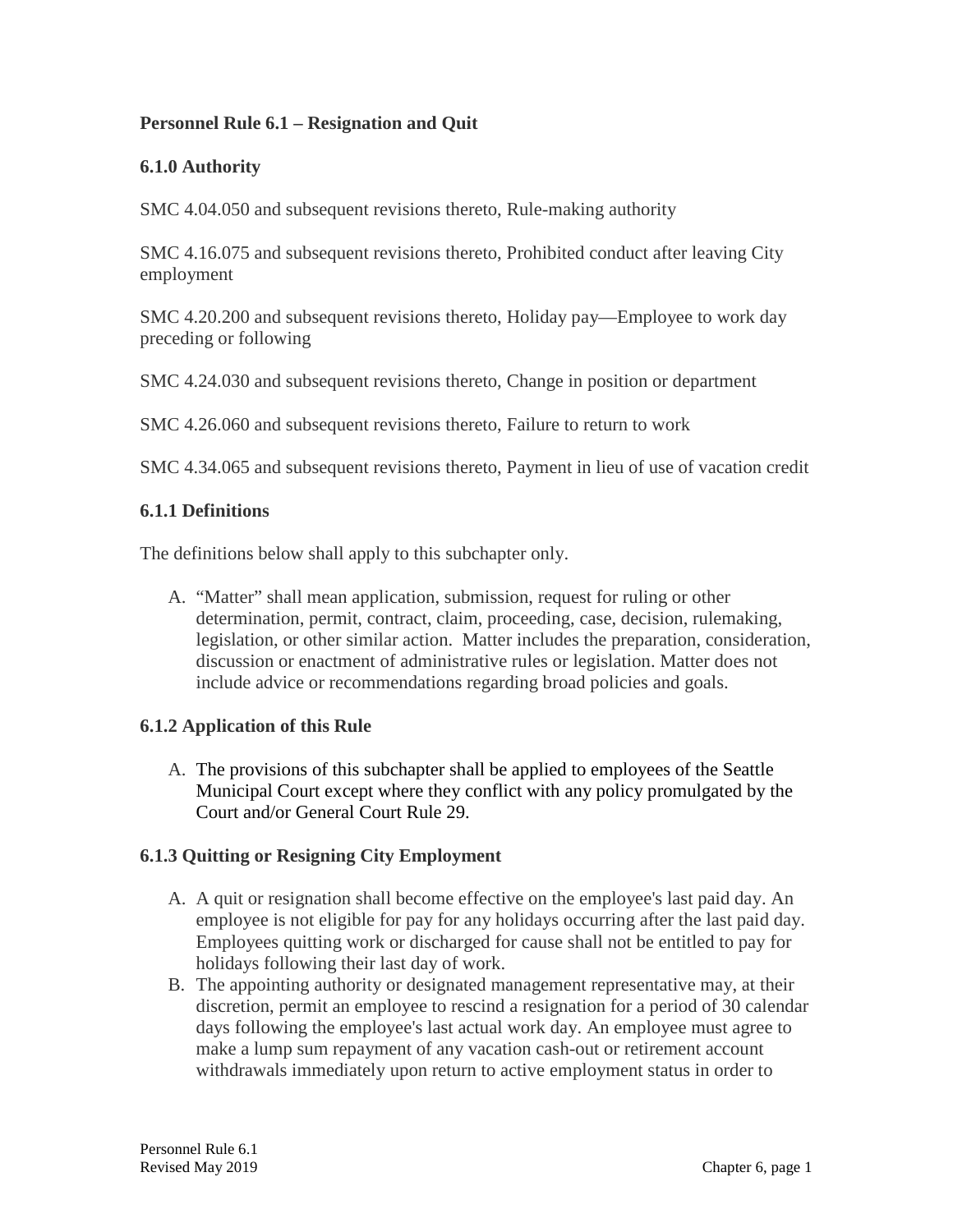rescind a resignation. If the employee's absence is longer than 15 calendar days, it shall be treated as an unpaid leave of absence.

- C. An employee who has provided notice of quit or resignation may request to donate accumulated and unused sick leave hours to an approved eligible employee, but may not donate more hours than the donating employee could use between the date of donation and the donating employee's last actual work day. The donation must not cause the employee's sick leave balance to fall below 240 hours.
- D. An employee who is rehired within 12 months of a quit or resignation shall have their accumulated and unused sick leave balance restored.
- E. An employee who resigns or quits rather than return from Family and Medical Leave for any reason other than a continuation of the employee's own serious health condition or other circumstances beyond the employee's control may be required to reimburse the City for health care premiums paid on their behalf while on Family and Medical Leave.
- F. An employee's accumulated and unused vacation balance shall be cashed out at the employee's rate of pay in effect for the classification or title in effect on the date of separation.

# **6.1.4 Job Abandonment**

- A. Job abandonment shall be treated as a major disciplinary offense. The appointing authority or a designated management representative shall provide an employee who abandons their job with written notice, via personal delivery or certified mail to the employee's address as shown in personnel records, that they shall be discharged from City employment. The employee shall be given 5 business days to schedule a pre-disciplinary hearing with the appointing authority to provide mitigating information.
- B. Failure by the employee to respond to such notice shall result in discharge effective the employee's last actual work day.
- C. Following a pre-disciplinary hearing, the appointing authority may discharge the employee or take other such action as the appointing authority deems appropriate.

### **6.1.5 Prohibited Conduct after Leaving City Employment**

- A. It is a violation of the Code of Ethics for an individual who has separated from City employment to disclose or use any confidential information gained by reason of the employee's City work.
- B. It is a violation of the Code of Ethics for a former City employee, for a period of 1 year following separation from City employment, to:
	- 1. Communicate, on behalf of any person on a matter involving the City, with an employee of the agency of the City with which the former employee was previously employed.
	- 2. Participate in a competitive selection process for a City contract in which the former employee assisted the City to define the scope of the project, work to be done, or process to be used.